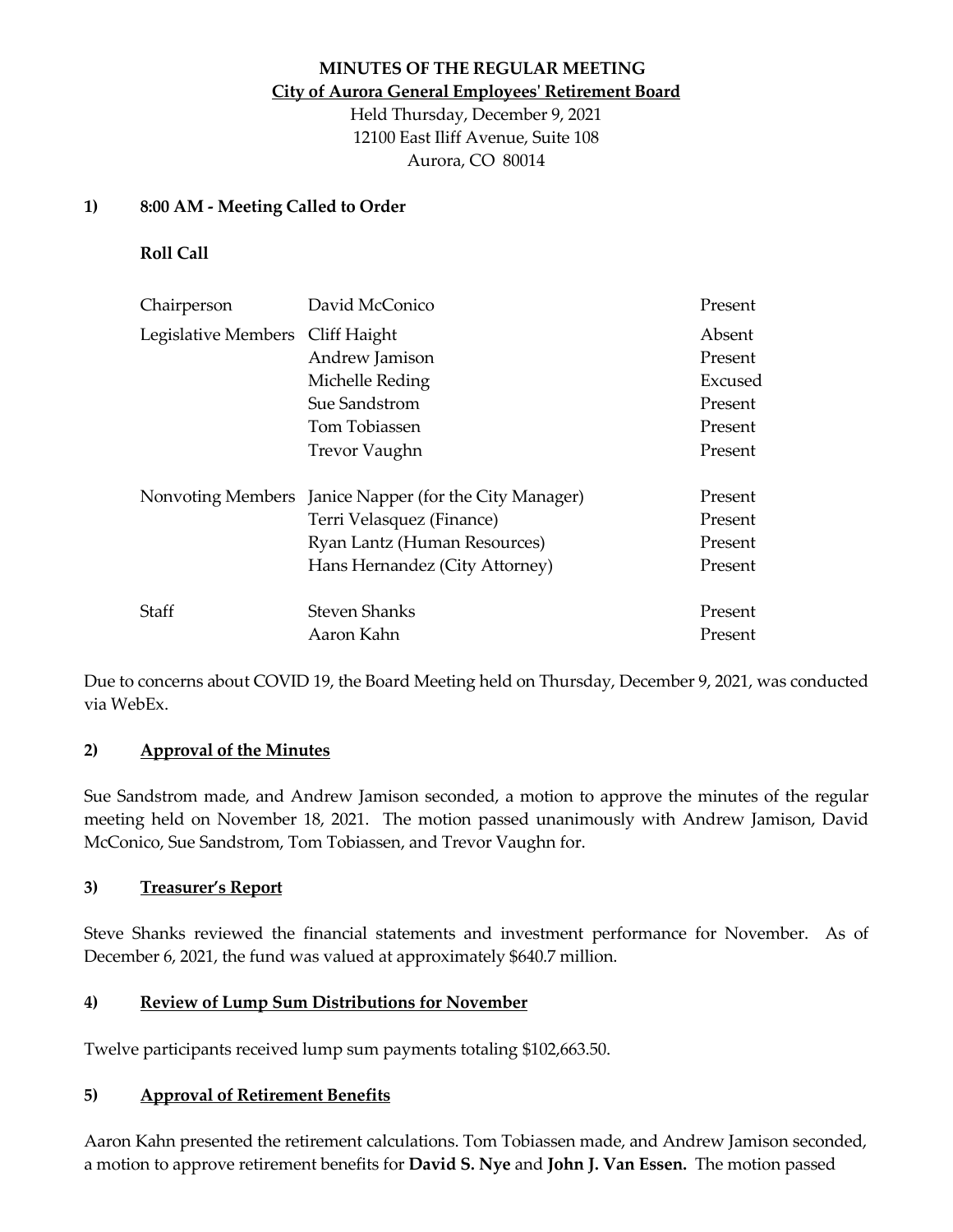#### **Minutes of the Regular Meeting Held Thursday, December 9, 2021**

# **Page 2**

unanimously with Andrew Jamison, David McConico, Sue Sandstrom, Tom Tobiassen, and Trevor Vaughn for.

### **6) Old Business**

There was no old business.

## **Public Comments**

There were no public comments.

## **7) New Business**

# **A. 2022 GERP Operating Budget**

Steve Shanks presented a draft of the 2022 GERP operating budget. David McConico pointed out manager fees, which increased due to high returns, had the largest impact on the increase in budget from 2021 to 2022.

Andrew Jamison made, and Sue Sandstrom seconded, a motion to approve the 2022 Operation Budget as presented. The motion passed unanimously with Andrew Jamison, David McConico, Sue Sandstrom, Tom Tobiassen, and Trevor Vaughn for.

#### **B. 2022 Interest Crediting Rate on Employee Contributions**

Aaron Kahn presented information on the history of the Plan's interest rate going back to 1983. He noted that the interest rate impacts not only lump sum payments, but also the money purchase benefit. Due to the less generous early retirement reduction, Tier 2 participants who retire early, are more likely to have a money purchase benefit. In addition, the Fund had a good return last year, and some sharing of the return is appropriate for the interest rate that we credit to accounts.

Sue Sandstrom has suggested, in the past, that the Board might consider tying the interest rate to some underlying index to remove the subjective nature. She feels that through the years, the interest rate has come down with long term Treasuries but has generally been a bit higher. She feels that it's appropriate to leave the rate at 4%. Board members agreed. Trevor Vaughn made, and Sue Sandstrom seconded, a motion to leave the interest rate credited to contribution accounts at the current rate of 4%. The motion passed unanimously with Andrew Jamison, David McConico, Sue Sandstrom, Tom Tobiassen, and Trevor Vaughn for.

Aaron suggested reviewing this in October instead of December. This would give the Board an opportunity to conduct an actuarial study or request additional information if needed. In addition, it gives the payroll department extra time to make the change on their end. Trevor Vaughn made, and Sue Sandstrom seconded a motion to review the interest rate in October. The motion passed unanimously with Andrew Jamison, David McConico, Sue Sandstrom, Tom Tobiassen, and Trevor Vaughn for.